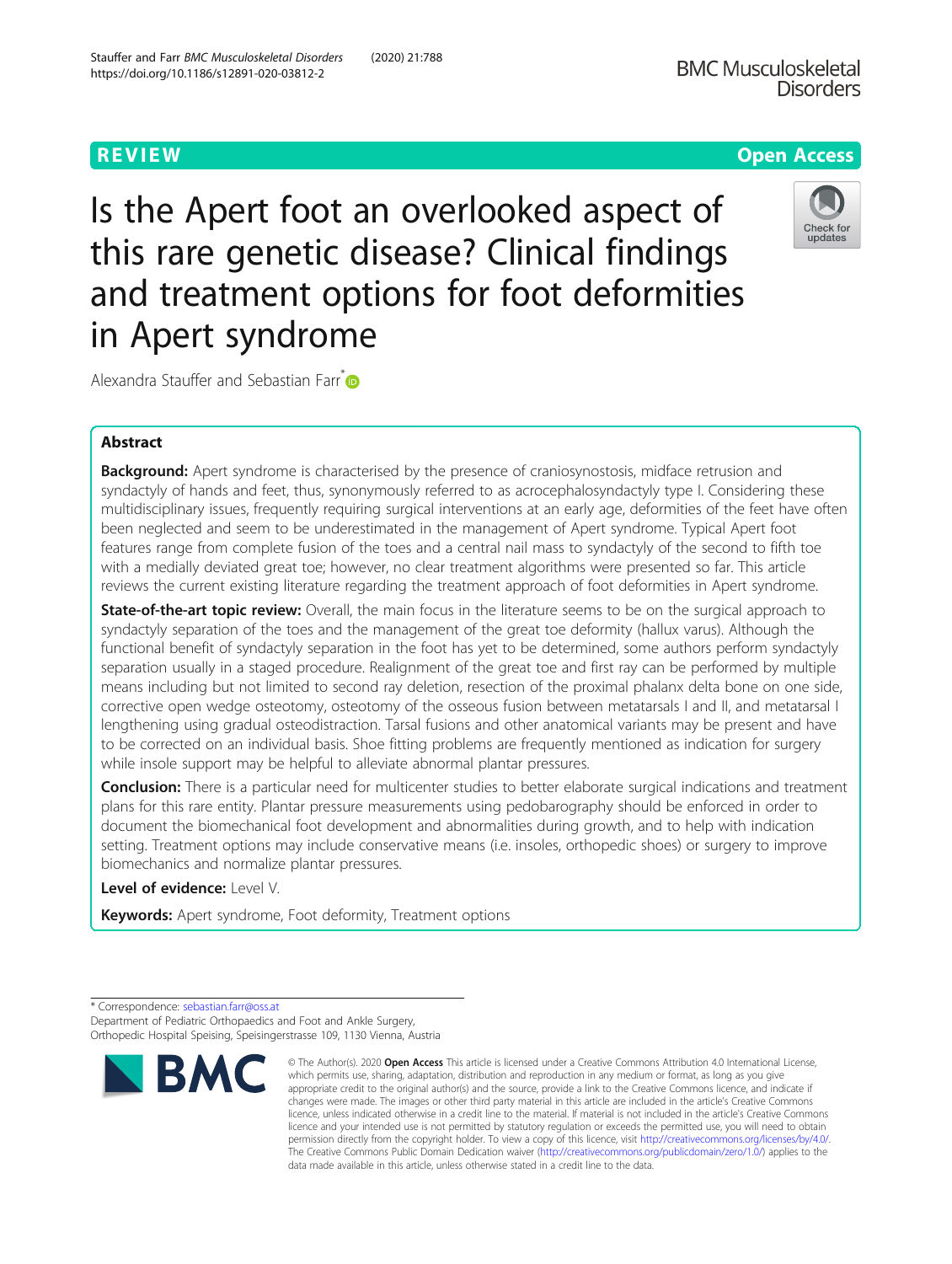# Background

Apert syndrome [\[1](#page-5-0)] is characterised by the presence of multisuture craniosynostosis, midface retrusion and syndactyly of hands and feet, thus, synonymously referred to as acrocephalosyndactyly type I. This disorder occurs in 6 to 15.5 out of 1 million livebirths depending on the study cited, with an almost equally affected sex ratio  $[2-4]$  $[2-4]$  $[2-4]$  $[2-4]$ . The prevalence may be higher amongst children born to fathers with advanced paternal age, as the greatest variant of sperm mutations occurs in fathers above 60 years of age. Furthermore, there seems to be a paternal-age effect, as children with Apert syndrome are born to fathers who exhibit an increased frequency of mutant sperm at an earlier age [[5\]](#page-5-0). Apert syndrome results from mutations localised on the FGFR2 caused by specific missense substitutions involving adjacent amino acids, thus resulting in two genotype-phenotypes consisting of Pro253Arg, causing more significant hand and foot involvement, and Ser252Trp [[6\]](#page-5-0).

Diagnosis is established in a patient clinically or by genetic testing resulting in the identification of heterozygous pathogenic variant of the FGFR2 and the presences of clinical features consistent with Apert syndrome. Almost all patients present with craniosynostosis commonly involving bilateral coronal sutures, however, a majority also displays a progressive fusion of the sagittal and lambdoid sutures. Unlike other acrocephalosyndactyly syndromes, the midface in Apert syndrome is underdeveloped, contributing to the development of prominent eyes with downslanting palpebral fissures, as well as retruded midface, thus leading to a shorter maxillary bone. A multitude of other abnormalities have been described in Apert syndrome affecting inner organs and other structures, such as spinal fusions, palatal and/ or dental abnormalities, ocular abnormalities, hearing loss or inner ear anomalies, as well as multilevel airway obstructions, cardiac abnormalities, gastrointestinal issues, abnormalities of the genitourinary tract and various neurologic findings [[7](#page-5-0)].

Considering these multidisciplinary issues, frequently requiring surgical interventions at an early age, deformities of the feet have been forced into the background and seem to be often overlooked in the management of Apert syndrome. Although these typical clinical appearances in Apert syndrome regarding feet have been described in multiple case reports ranging from complete fusion of the toes and a central nail mass [\[8\]](#page-5-0) to syndactyly of the second to fifth toe with a medially deviated great toe [\[9](#page-5-0)], no treatment algorithms were presented so far. The purpose of this state-of-the-art topic article is to review the current existing literature regarding the approach to the treatment of foot deformities in Apert syndrome.

# The Apert foot and its treatment

Overall, the main focus in the literature seems to be on the surgical approach to 1) syndactyly separation of the toes and 2) the management of the great toe deformity. The following part is divided into sections addressing these main topics, as well as joint fusions and anatomical variants.

#### Syndactyly of the toes

Three types of syndactyly of the toes have been described by Blauth et al. [\[10](#page-5-0)]. In a study which included 37 feet, Cohen et al. reported the predominant type being type III which was present in 54% of their patients. In type I, a fusion of the second, third and fourth toe is present, with one and five being separate. Other findings include a broad great toe which may shorten over time and deviate medially. According to Cohen et al. this type occurs in 27% of analysed cases. Type II (19% of cases) consists of a fusion which involves all toes except for the great toe, resulting in a supination of the forefoot (Fig. [1a](#page-2-0)). The position of the great toe is in varus and dorsiflexion. A fusion of all toes with a possibly hyperextended great toe is present in type III [[11](#page-5-0)].

Fearon et al. proposed a two-stage approach as initial treatment of syndactyly release. Both stages consist of syndactyly release, however, stage one is performed at around 12 months of age, followed by the second stage 3 months later. The digits are separated distally to proximally through Z-plasties, and all distal bony fusions are divided to create normal phalangeal width, the neurovascular bundles are carefully separated, the skin is approximated and full-thickness skin grafts, which were harvested from the groin, transplanted into open spaces along the phalanges if required. The late stage is performed between the ages of 9 to 12 if necessary and includes osteotomies to create a permanent angulation of the digits in order to achieve a better functional position. This pertains to symptomatic foot disorders, which can be corrected by ostectomy of either the first or fifth metatarsal head to narrow the affected area. Elevation of the second metatarsal head through osteotomy and reangulation may be necessary if it becomes overly prominent on the plantar surface [[12\]](#page-5-0).

Upton et al. suggested separation of the toes at an early age, as interdigital skin grafts require immobilization to heal. They noticed that the skin transplants did not heal well for active children, regardless of whether or not they were treated with casts or splints. Furthermore, they noticed that the severity of the foot deformity did not correlate with the extent of hand deformity, especially in patients with type II and especially type III hands [[13\]](#page-5-0).

As a result of an osseous syndactyly subsequently changes in the nailbed may occur, the most frequent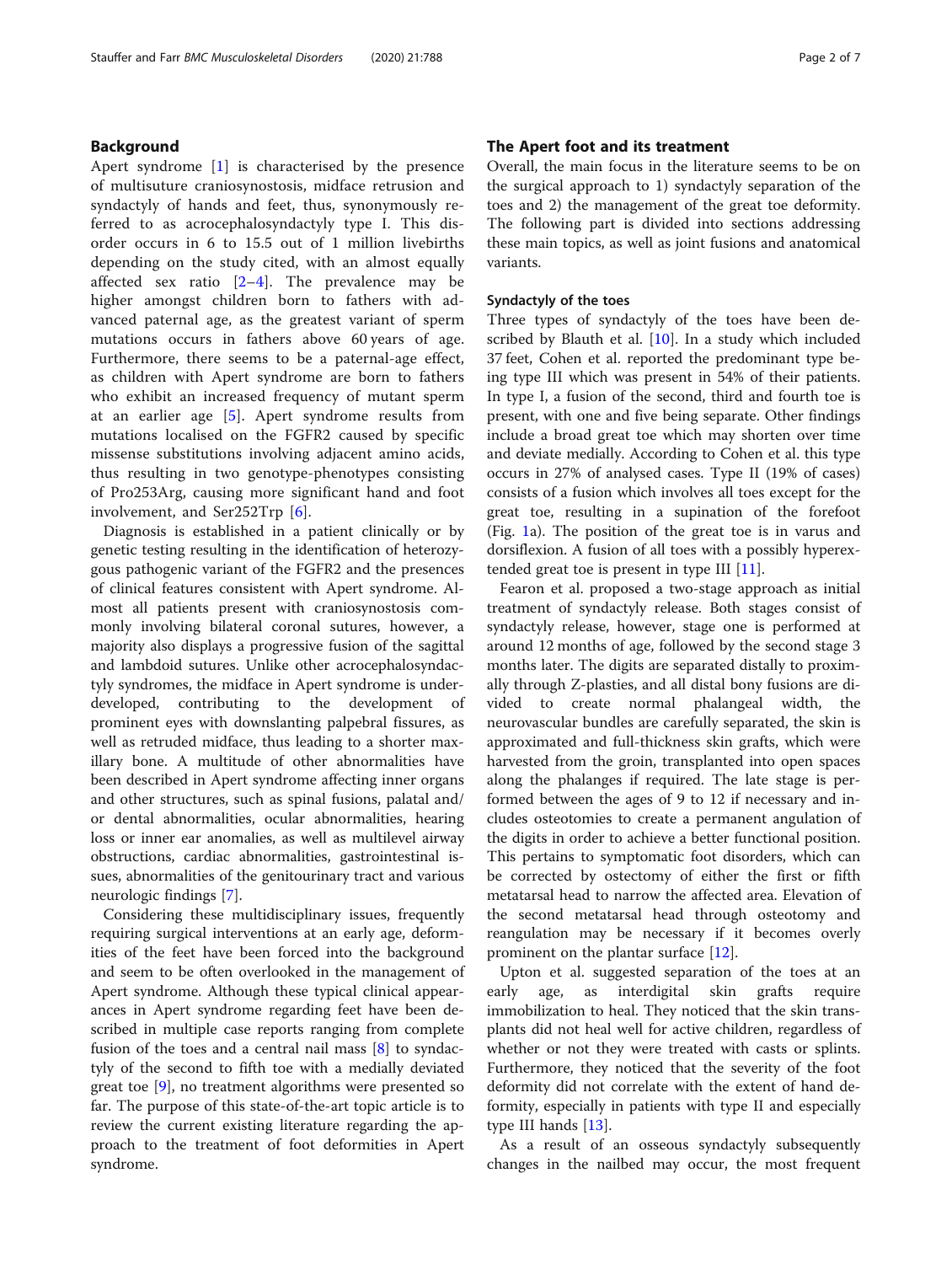<span id="page-2-0"></span>

change being an acneiform eruption. Other occurrences include complete nail fusion with a single wide nail, central indentations, short nails with absent lunulae, and micronychia [\[14](#page-5-0)]. Narrowing of the nail may be achieved through fulguration of the lateral germinal matrix with electrocautery [\[12](#page-5-0)]. Other cutaneous changes include the formation of painful calluses due to altered weight bearing mechanics, especially over the protuberant second and third metatarsal heads [[15\]](#page-5-0). Osteotomies of the

metatarsals for stress relief have been reported in literature [\[16](#page-5-0)].

#### Deformities of the great toe

Deformities of the great toe in patients with Apert syndrome were described by Dell et al. in 1981 [\[17\]](#page-5-0). Their study included case reports of three children aged between 2 and 3 years of age who showed significant difficulty in shoe fitting which lead to the decision to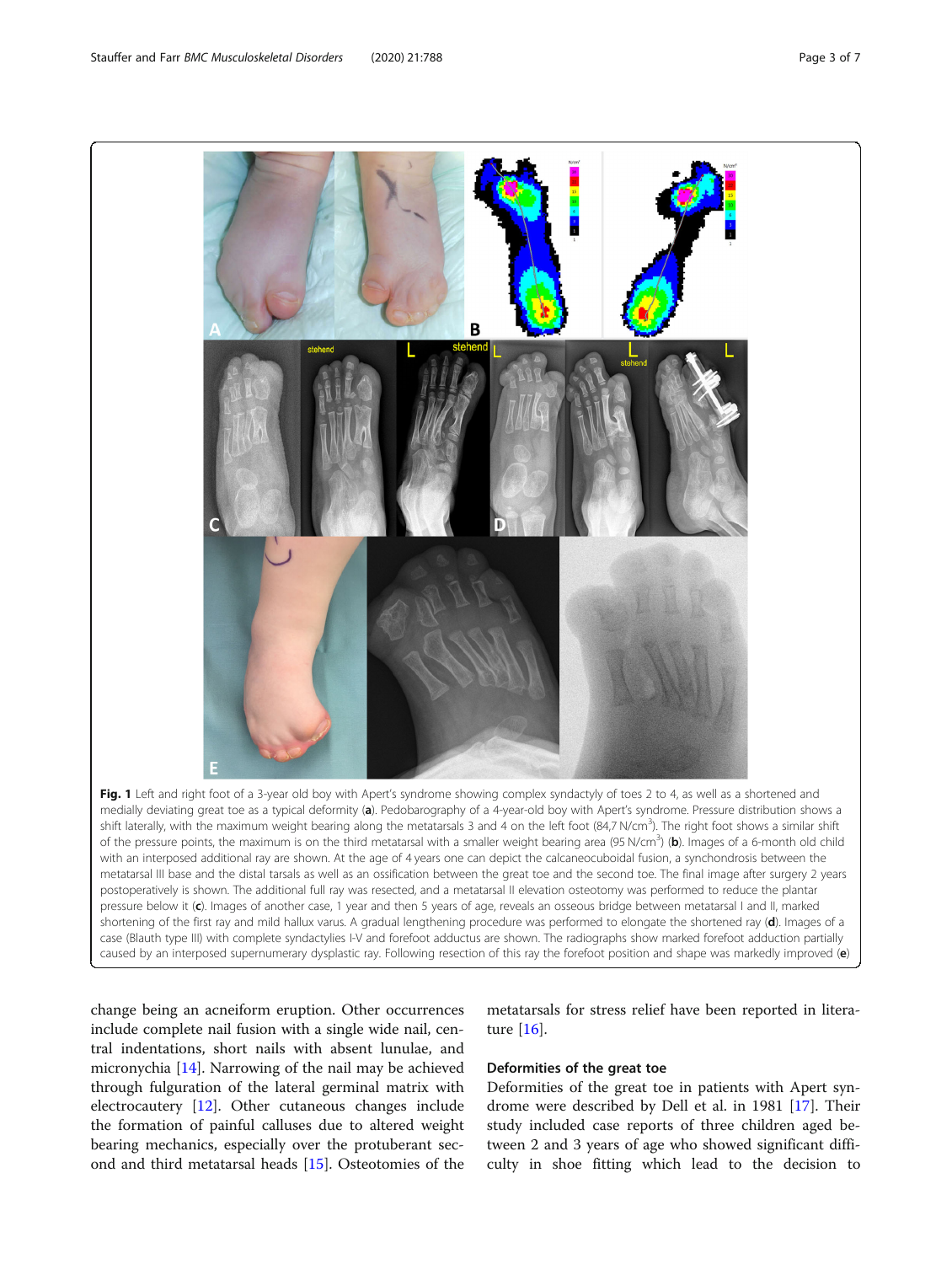operate rather than to accept the aesthetic appearance of the foot. The first case presented with complex syndactylies of all toes and the presences of five toe-nails. Weight bearing took place on the lateral four rays (Fig. [1b](#page-2-0)), as plantar pressure of the first ray decreases with shortening [\[17](#page-5-0)]. Radiographs revealed a complex syndactyly between the first and second metatarsal with the presence of osseous fusion, as well as a delta phalanx proximally and an abnormally large and misshapen distal phalanx of the great toe. In order to correct this deformity, realignment of the great toe was performed by means of second ray deletion, resection of the delta phalanx on one side and corrective open wedge osteotomy on the other, furthermore, osteotomy of the osseous fusion and narrowing of the distal phalanx by longitudinal osteotomies were performed, as well as fixation of realignment of the great toe using K-wire, which were placed across the metatarsal-tarsal joints, and Zplasty.

The second case presented with bilateral hallux varus deformities with shortening of the great toe, as well as syndactyly of the second, third and fourth toe, respectively. Radiographic findings included duplication of the proximal phalanx and a widened distal phalanx in the great toe. Measures to narrow the feet were undertaken, which included resection of the great toe and transposition of the second ray medially.

The last case presented with syndactyly of all toes, bilateral fusion of the first and second metatarsal, duplication (Fig. [1c](#page-2-0)) of the distal phalanx of both second toes and a medial angulation of the great toe. However, no shoe fitting problems were described by the parents, thus, no surgical intervention took place [\[18](#page-5-0)].

While Dell et al.'s approach to the realignment and correction of the great toe included a deletion of the second ray, other authors developed a different technique which allows for the preservation of the second ray. In a patient with Apert syndrome who presented with synostosis between the first and second ray, bilateral hallux varus, as well as metatarsus adductus of the second, third and fourth ray, Blauth et al. proposed a different surgical approach. They performed a resection of the osseous fusion between the first and second metatarsal, carried out an osteotomy of the second and third metatarsal, completed the correction of hallux varus by means of resecting the proximal rudimentary bone fragment and accomplished the realignment of the great toe using K-wire as a treatment option [\[19](#page-5-0)].

As the great toe shortens and broadens over time compared to the rest of the foot and the presence of a delta phalanx may lead to medial deviation and varus angulation, thus surgical measures such as correction of brachymetatarsia and medial angulation may be necessary. Calis et al. reviewed the long-term outcome of distraction osteogenesis (Fig. [1d](#page-2-0)) for this deformity in 14 Apert feet. They performed an osteotomy of the first metatarsal sparing the epiphyseal plate and inserted two pins proximal and distal to the osteotomy site, which were then connected to an external distractor device. Distraction protocol consisted of initiation 5 days postoperatively and a distraction rate of 0.5 mm per day. The mean distraction period observed was  $12.6 \pm 1.7$  days, after a mean consolidation period of  $62.6 \pm 5.8$  days, distractors were removed. Even though they observed complications such as pin loosening, pin infection and early union requiring revision surgery, Calis et al. reported a correction of brachymetatarsia long-term in all patients [[20\]](#page-5-0). To this day, some surgical measures as performed by the authors mentioned above are still considered when formulating an operative plan for patients with deformities of the feet in Apert syndrome (Fig. [1](#page-2-0)e).

#### Joint fusions and other anatomical variants

Schauerte et al. reported on bony fusions in 1966, observing that a fusion between the tarsal bones was the most constant finding in patients with Apert syndrome. They reported on cases showing progressive synostosis of the tarsal bones, in particular a fusion of the calcaneus and the cuboid, as well as fusions of the 3rd metatarsal with the lateral cuneiform or the navicular with the medial cuneiform [[21\]](#page-5-0).

Upton et al. proposed a classification into two groups, depending on the extent of fusion between the first two rays. In type I feet, the separation between the cuneiform bones and the first metatarsal are present at birth. Type II feet displayed more severe skeletal deformities, as fusions between the cuneiform bones and the navicular were present, as well as complete or partial fusions with the second metatarsal [\[22\]](#page-5-0).

Collins et al. used computer tomography (CT) scans to define the spatial dysmorphology of the foot in a series of case reports of patients with Apert syndrome. They observed consistent anatomical findings in all three patients who underwent computer assisted medical imagining. All pairs of feet showed abnormal great toes with phalangeal and metatarsal changes, syndactyly of the toes 2 to 5, bony fusions between metatarsals, tarsal coalitions and limitations in shoe fitting. Case 1 was a 2 year-old boy who showed closely approximated calcaneocuboidal joints on CT scan which had not yet reached the stage of definite bony bridging, however, the approximation might suggest the presence of cartilaginous or fibrous fusion. Case 2, a 4-year-old girl presented with a bilateral calcaneocuboidal fusion in the hindfoot. The feet of a 9-year-old boy displayed a synostosis of the hindfoot with talonavicular, talocalcaneal and calcaneocuboidal fusions on CT scan [[23\]](#page-5-0).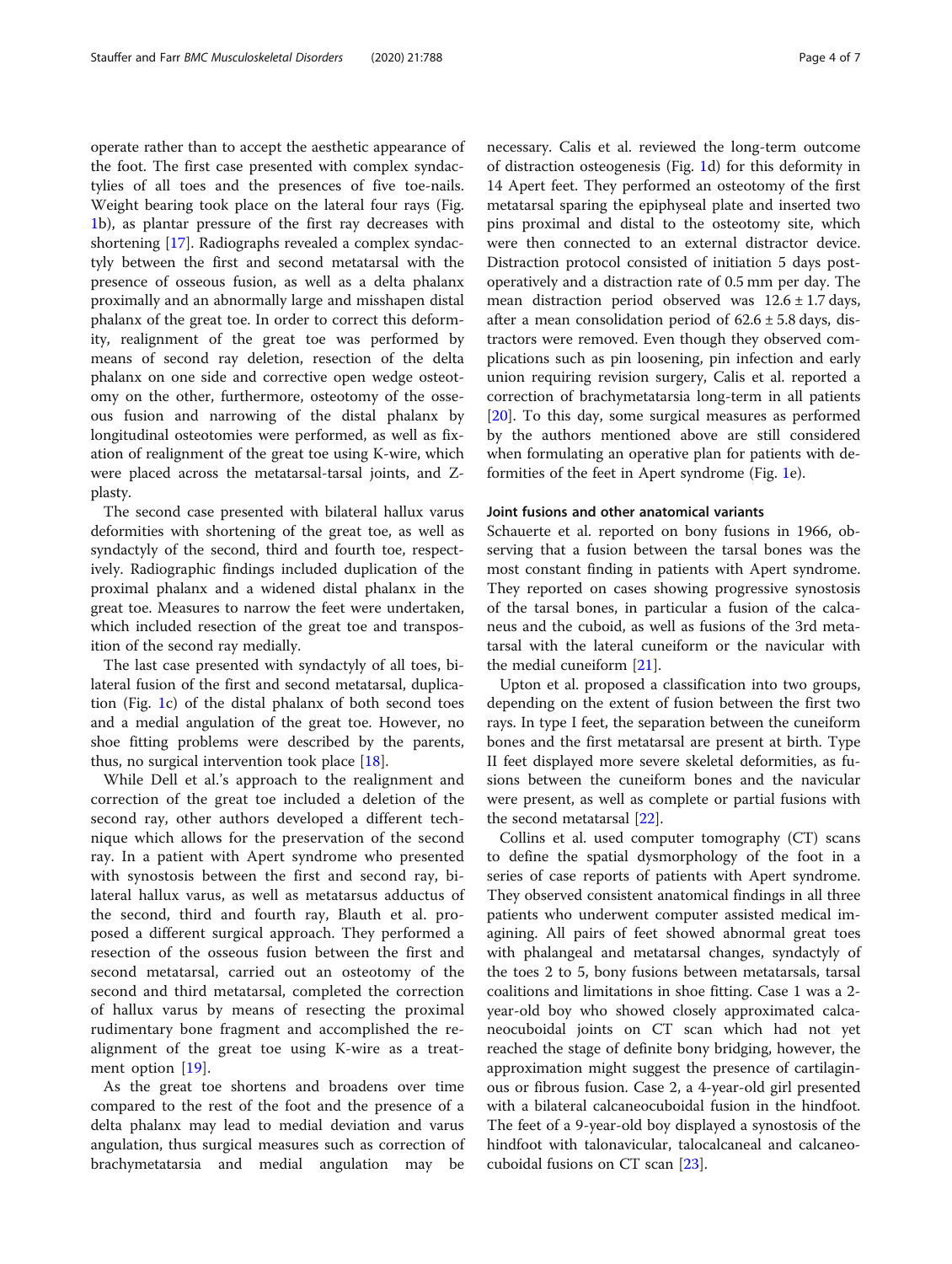Carranza-Bencano et al. described a case of a 9-yearold boy with Apert syndrome who presented with calcaneo-cuboid and cuneonavicular fusion in addition to complex syndactyly of all toes and a shortened great toe with medial deviation [[24\]](#page-6-0).

Anderson et al. described other anatomical variants of the Apert foot in various case reports. Radiographs revealed additional metatarsal bones in a patient who appeared to have typical feet associated with Apert syndrome upon clinical examination [\[25](#page-6-0)]. Another case presented with asymmetrical findings on clinical examination, as there were only four toes present in the right foot compared to the left; however, complex syndactyly was present in both feet. The radiographs, however, showed all metatarsals present with various phalanges of different toes missing in the right foot. Another case presented with similar findings on clinical examination, radiographs, however, showed a synostosis of the proximal phalanx of the third and fourth toes. These case reports strongly reinforce the need for radiographic evaluation of both hands and feet in patients with Apert syndrome in order to determine the underlying bone composition [\[26](#page-6-0)].

### Conservative approach

Blauth et al. mentioned orthopaedic arch support insoles of the first and second metatarsal for elevation of pressure points on the third metatarsal head in Apert foot. Furthermore, orthopaedic shoes are an option to help with discomfort caused by lateral weight bearing or great toe deformities [\[19\]](#page-5-0). Pedobarography should be used for the identification of locations with elevated pressure in order to make a valid foot care decision regarding support insoles, as Guldemond et al. showed that clinical evaluation overestimated the pressures in the metatarsal

region, whereas underestimating the ones in the great toe [\[27](#page-6-0)]. No other relevant information concerning further conservative treatment strategies was found in our literature search.

### Treatment recommendations

Children with Apert syndrome should receive early pediatric orthopaedic attention to assess major deformities of the hands and feet. In the latter, bone and soft tissue alterations should be noted and addressed in a staged manner (Fig. 2). Given the fact that craniosynostosis are usually given priority in the first year of life, extremity surgery, if necessary, is usually performed thereafter. The main deformities to be considered for treatment are forefoot adduction deformity, syndactylies, first ray/great toe shortening and malalignment, and hindfoot fusions/bony variants. Based on our personal experience, casts, splints and/or orthoses may be helpful in cases with rigid forefoot adduction and/or supination deformity to achieve a plantigrade foot position. This should be corrected ideally before walking age or latest until the end of the second year. We usually separate syndactylies only if the great toe is involved; we do not see any clinical or true cosmetic advantage in syndactyly separation of the other lesser toes, especially since the rate of local infection and keloid formation is rather high. The children are allowed to wear conventional shoes; however, in pre-school age, thorough clinical, radiographic and pedobarographic assessment is pursued to check for abnormal biomechanics and pressures, and anatomical variants. The shortening of the first ray is usually addressed in pre-school to school-aged children if symptoms and/or markedly elevated plantar pressures are present. However, this surgical intervention, whether performed acutely or in a gradual manner by

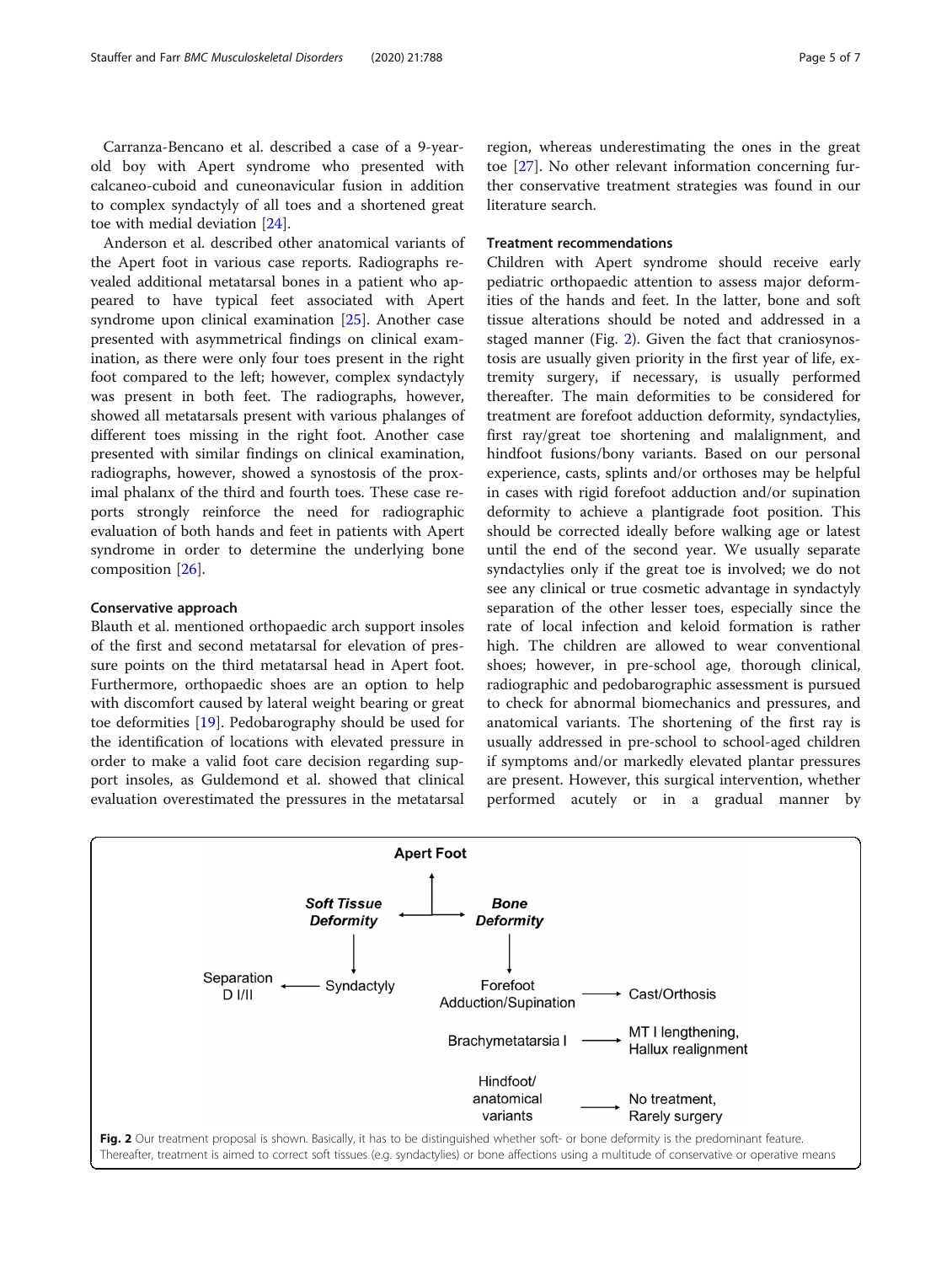<span id="page-5-0"></span>osteodistraction, can also be performed later if necessary. Pedobarography is an essential tool to help with indication setting for insole prescription, orthopaedic shoewear or surgery. Hindfoot deformities and variants such as coalitions or bony fusion may pose a disturbing problem but have to be cautiously addressed on a highly individualized basis. In our experience, many of these findings do not need any specific treatment.

# Conclusions

Due to the multidisciplinary aspect of Apert syndrome, patients undergo multiple surgical corrections primarily focusing on the correction of craniosynostosis and midface retrusion at an early age [[28\]](#page-6-0). Although various surgical options for the correction of the Apert foot have been described in literature, mainly focusing on the correction of syndactyly of the toes, as well as approaching the problem caused of anomalous great toes, no management protocol for the Apert foot has been established thus far. In the past, surgical interventions were reserved only for patients complaining of functional impairment or difficulties when fitting shoes, however, as the life expectancy of patients with Apert syndrome increases these problems may become more present in medical practice. Therefore, research regarding treatment options for the feet is essential in providing optimal care and improvement of quality of life for children born with this rare condition. Pedobarography is capable to highlight areas of increased loading during gait and should be used routinely to monitor development during growth. Based on the clinical findings and symptoms during childhood conservative and/or operative means are followed.

#### Abbreviations

FGFR: Fibroblast growth factor receptor; CT: Computer tomography

#### Acknowledgements

None.

#### Authors' contributions

The first draft of the manuscript was written by AS. SF revised and approved the final manuscript. The author(s) read and approved the final manuscript.

#### Funding

The authors received no financial support for the research, authorship, and/ or publication of this article.

#### Availability of data and materials

Data sharing is not applicable to this article as no datasets were generated or analysed during the current study.

#### Ethics approval and consent to participate

Not applicable.

### Consent for publication

Not applicable.

#### Competing interests

Sebastian Farr, M.D. has received honoraria from Orthofix SRL (Verona, IT). All other authors declared no potential conflicts of interest with respect to the research, authorship, and/or publication of this article.

# Received: 24 July 2020 Accepted: 19 November 2020 Published online: 28 November 2020

#### References

- 1. Apert E. De l'acrocéphalosyndactylie. Bull Soc Méd Hôp (Paris). 1906;23:130.
- 2. Tolarova MM, Harris JA, Ordway DE, Vargervik K. Birth prevalence, mutation rate, sex ratio, parents' age, and ethnicity in Apert syndrome. Am J Med Genet. 1997;72(4):394–8. [https://doi.org/10.1002/\(sici\)1096-](https://doi.org/10.1002/(sici)1096-8628(19971112)72:4<394::aid-ajmg4>3.0.co;2-r) [8628\(19971112\)72:4<394::aid-ajmg4>3.0.co;2-r](https://doi.org/10.1002/(sici)1096-8628(19971112)72:4<394::aid-ajmg4>3.0.co;2-r).
- 3. Cohen MM Jr, Kreiborg S, Lammer EJ, et al. Birth prevalence study of the Apert syndrome. Am J Med Genet. 1992;42(5):655–9. [https://doi.org/10.](https://doi.org/10.1002/ajmg.1320420505) [1002/ajmg.1320420505](https://doi.org/10.1002/ajmg.1320420505).
- 4. Blank CE. Apert's syndrome (a type of acrocephalosyndactyly)-observations on a British series of thirty-nine cases. Ann Hum Genet. 1960;24:151–64. <https://doi.org/10.1111/j.1469-1809.1959.tb01728.x>.
- 5. Glaser RL, Broman KW, Schulman RL, Eskenazi B, Wyrobek AJ, Jabs EW. The paternal-age effect in Apert syndrome is due, in part, to the increased frequency of mutations in sperm. Am J Hum Genet. 2003;73(4):939–47. <https://doi.org/10.1086/378419>.
- 6. Wilkie AO, Slaney SF, Oldridge M, et al. Apert syndrome results from localized mutations of FGFR2 and is allelic with Crouzon syndrome. Nat Genet. 1995;9(2):165–72. [https://doi.org/10.1038/ng0295-165.](https://doi.org/10.1038/ng0295-165)
- 7. Wenger TL, Hing AV, Evans KN. Apert syndrome. In: Adam MP, Ardinger HH, Pagon RA, et al., eds. GeneReviews®. Seattle: University of Washington, Seattle; 1993.
- 8. Rubin MB, Pirozzi DJ, Heaton CL. Acrocephalosyndactyly. Report of a case, with review of the literature. Am J Med. 1972;53(1):127-30. [https://doi.org/](https://doi.org/10.1016/0002-9343(72)90122-2) [10.1016/0002-9343\(72\)90122-2](https://doi.org/10.1016/0002-9343(72)90122-2).
- 9. Siminel MA, NeamȚu CO, DiȚescu D, et al. Apert syndrome clinical case. Romanian J Morphol Embryol. 2017;58(1):277–80.
- 10. Blauth W, von Törne O. Der "Apert-fuss" ["Apert's foot" (in acrocephalosyndactyly) (author's transl)]. Z Orthop Ihre Grenzgeb. 1978;116(1):1–6.
- 11. Cohen MM Jr, Kreiborg S. Hands and feet in the Apert syndrome. Am J Med Genet. 1995;57(1):82–96. [https://doi.org/10.1002/ajmg.1320570119.](https://doi.org/10.1002/ajmg.1320570119)
- 12. Fearon JA. Treatment of the hands and feet in Apert syndrome: an evolution in management. Plast Reconstr Surg. 2003;112(1):1–19. [https://doi.](https://doi.org/10.1097/01.PRS.0000065908.60382.17) [org/10.1097/01.PRS.0000065908.60382.17.](https://doi.org/10.1097/01.PRS.0000065908.60382.17)
- 13. Upton J. Treatment of the hands and feet in Apert syndrome: an evolution in management; Jeffrey a. Fearon, M.D. Plast Reconstr Surg. 2003;112(1):13–9.
- 14. Rogers M. Nail manifestations of some important genetic disorders in children. Dermatol Ther. 2002;15(2):111–20.
- 15. Mah J, Kasser J, Upton J. The foot in Apert syndrome. Clin Plast Surg. 1991; 18:391–7.
- 16. Grayhack JJ, Wedge JH. Anatomy and management of the leg and foot in Apert syndrome. Clin Plast Surg. 1991;18(2):399–405.
- 17. Geng X, Shi J, Chen W, et al. Impact of first metatarsal shortening on forefoot loading pattern: a finite element model study. BMC Musculoskelet Disord. 2019;20(1):625. <https://doi.org/10.1186/s12891-019-2973-6>.
- 18. Dell PC, Sheppard JE. Deformities of the great toe in Apert's syndrome. Clin Orthop Relat Res. 1981;157:113–8.
- 19. Blauth W, Falliner A. Fußkorrekturen beim Apert-Syndrom. Oper Orthop Traumatol. 1997;9(4):301–8. <https://doi.org/10.1007/s00064-006-0103-8>.
- 20. Calis M, Oznur A, Ekin O, Vargel I. Correction of Brachymetatarsia and medial angulation of the great toe of Apert foot by distraction Osteogenesis: a review of 7 years of experience. J Pediatr Orthop. 2016;36(6):582–8. [https://](https://doi.org/10.1097/BPO.0000000000000503) [doi.org/10.1097/BPO.0000000000000503.](https://doi.org/10.1097/BPO.0000000000000503)
- 21. Schauerte EW, St-Aubin PM. Progressive synosteosis in Apert's syndrome (acrocephalosyndactyly), with a description of roentgenographic changes in the feet. Am J Roentgenol Radium Therapy, Nucl Med. 1966;97(1):67–73. <https://doi.org/10.2214/ajr.97.1.67>.
- 22. Upton J. Apert syndrome: classification and pathalogic anatomy of limb abnormalities. Clin Plast Surg. 1991;18:321–55.
- 23. Collins ED, Marsh JL, Vannier MW, Gilula LA. Spatial dysmorphology of the foot in Apert syndrome: three-dimensional computed tomography. Cleft